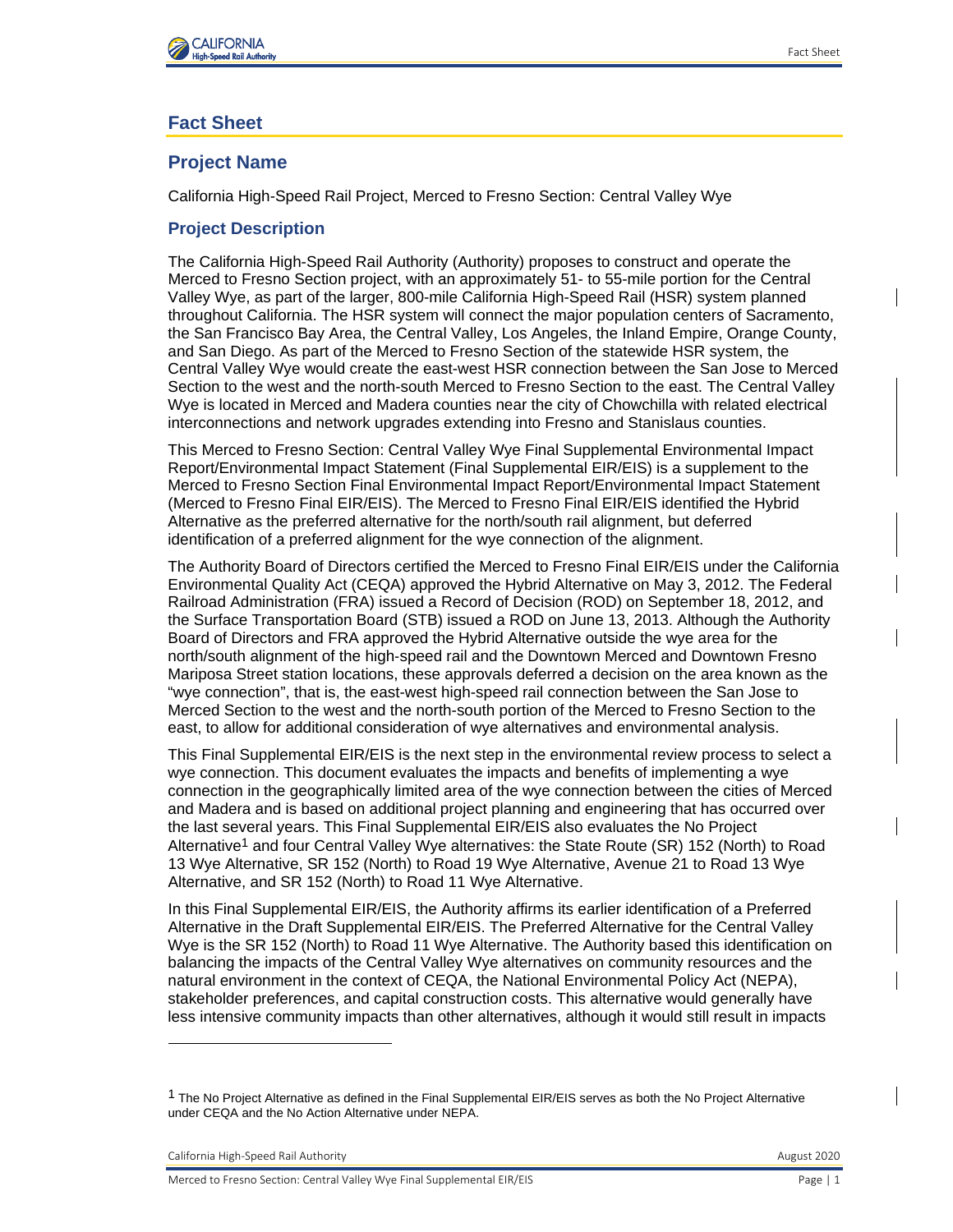

on the community of Fairmead. Relative to the other alternatives, the SR 152 (North) to Road 11 Wye Alternative would have the fewest residential displacements, second fewest daytime construction noise impacts, least permanent conversion of Important Farmland, and would require the relocation or reconfiguration of the fewest dairies. This alternative would also result in the fewest linear feet of disturbance to the historic Robertson Boulevard Tree Row. The SR 152 (North) to Road 11 Wye Alternative would expose two sensitive receptors to a permanent increase in traffic noise, and train operations would expose 35 sensitive receptors to severe noise impacts, all single-family residences. This alternative would have more of such impacts than the other alternatives because it would displace fewer homes. With regard to the natural environment, the SR 152 (North) to Road 11 Wye Alternative would have the least potential for direct impacts on special-status plant communities because it would have the least vegetation removal. It would have the least potential for impacts on wetlands and waters of the United States.

## **NEPA and CEQA Lead Agency**

California High-Speed Rail Authority 770 L Street, Suite 620 MS-1 Sacramento, CA 95814

Pursuant to 23 United States Code (U.S.C.) Section 327, the Federal Railroad Administration (FRA) and the State of California executed a NEPA Assignment Memorandum of Understanding (NEPA Assignment MOU), dated July 23, 2019 (FRA and State of California 2019). Pursuant to this MOU, the State of California, acting through the California State Transportation Agency and the Authority, assumed FRA's responsibilities under NEPA and other federal environmental laws, as assigned by FRA under the NEPA Assignment MOU, for projects necessary for the design, construction, and operation of the California HSR System and for other passenger rail projects that directly connect to the HSR system, including documents that were not final for distribution as of the publication date of the memorandum.

Accordingly, the Authority is now the Lead Agency for complying with NEPA and other federal environmental laws for the HSR System and will now be identified as such in this and other environmental documents.

#### **Responsible NEPA and CEQA Official**

Brian P. Kelly, Chief Executive Officer California High-Speed Rail Authority 770 L Street, Suite 620 MS-1 Sacramento, CA 95814

#### **Document Availability**

This Final Supplemental EIR/EIS is available online in PDF form at the Authority's website: [http://hsr.ca.gov/Programs/Environmental\\_Planning/supplemental\\_merced\\_fresno.html](http://hsr.ca.gov/Programs/Environmental_Planning/supplemental_merced_fresno.html)**.**

The Authority website also contains the previously released Draft Supplemental EIR/EIS (published May 2019 under CEQA and September 2019 under NEPA), as well as the Revised Draft Supplemental EIR/Second Draft Supplemental EIS, Biological Resources Analysis (published in March 2020 pursuant to both CEQA and NEPA).

A Spanish language version of the Summary of the Final Supplemental EIR/EIS is available upon request to the Authority by calling (916) 324-1541.

Printed and/or electronic copies of the Final Supplemental EIR/EIS have been placed at the following locations and can be viewed during hours the facilities are open. Please note that open days/hours may be reduced for compliance with coronavirus public health and safety directives:

• Authority's Fresno Office: 1111 H Street, Fresno, CA 93721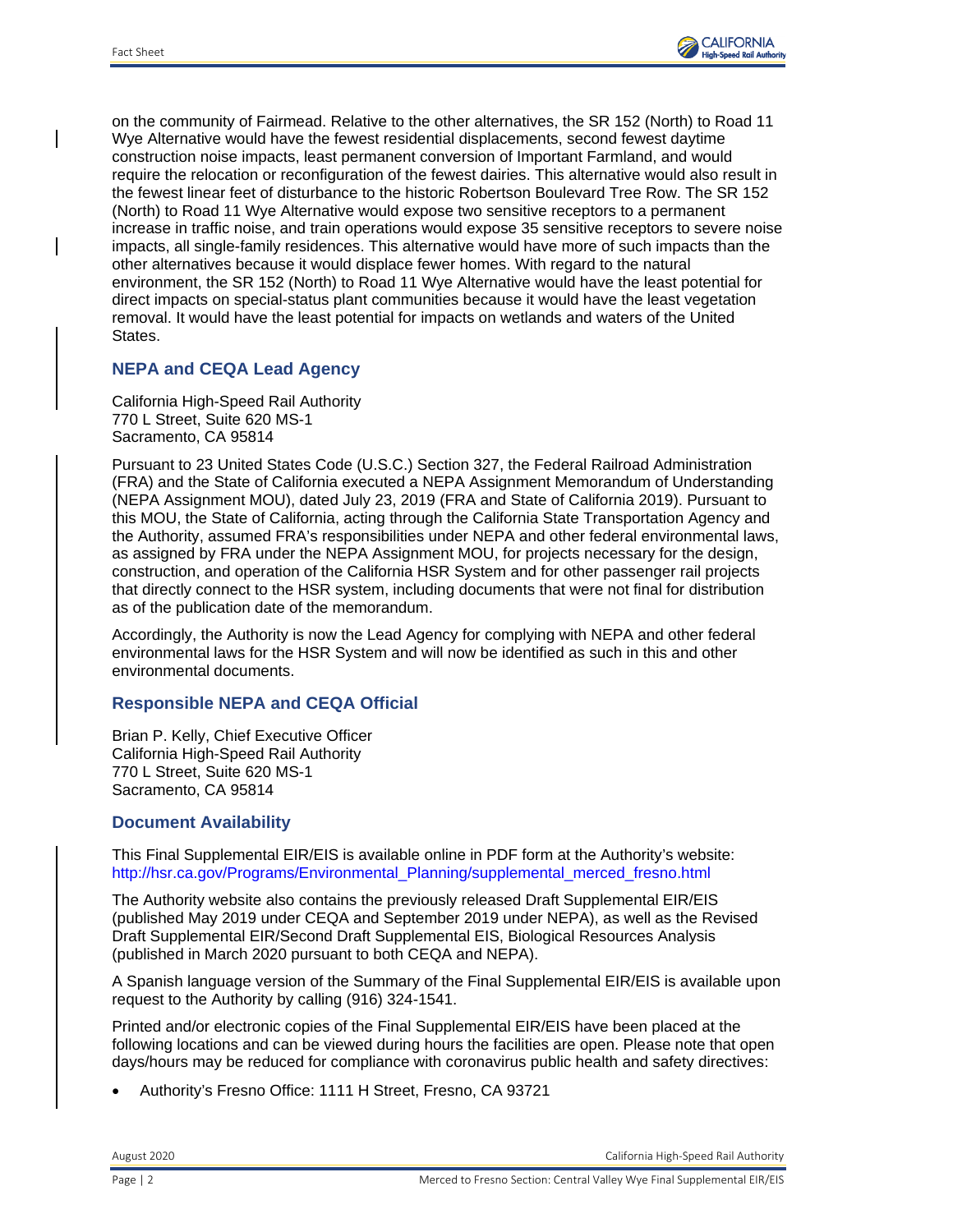

• Authority's Sacramento Office: 770 L Street, Suite 620, Sacramento, CA 95814

If library and local government facilities open and become accessible to the public, printed and/or electronic copies will be placed at the following locations:

- Chowchilla Branch Library: 300 Kings Avenue, Chowchilla, CA 93610
- Madera County Library: 121 North G Street, Madera, CA 93637
- Merced County Library: 2100 O Street, Merced, CA 95340
- Madera County Clerk: 200 W 4th Street, Madera, CA 93637
- Merced County Clerk: 2222 M Street, Merced, CA 95340

To request an electronic copy of this Final Supplemental EIR/EIS, please contact the Authority by calling (800) 881-5799. In addition, the Merced to Fresno Final EIR/EIS is also available by request to the Authority at the same number. .

## **Permits, Approvals, and Consultations**

#### **Federal Agencies**

- **Federal Railroad Administration** General Conformity Determination under the Clean Air Act (42 U.S.C. 7401-7671q) and regulatory authority over railroad safety under 49 U.S.C. 20103.
- **Surface Transportation Board** Authority to construct and operate a railroad under Section 10901 of the ICC Termination Act of 1995.
- **U.S. Army Corps of Engineers** Section 404 Permit under the Clean Water Act (33 U.S.C. 1251-1387) for Discharge of Dredge or Fill Materials into Waters of the U.S., including wetlands. Section 408 permit under the Rivers and Harbors Act of 1899 Section 14 (33 U.S.C. 408).
- **U.S. Environmental Protection Agency** Review of Environmental Justice conclusions pursuant to United States Executive Order 12898.
- **U.S. Fish and Wildlife Service and U.S. National Marine Fisheries Service** Consultation under Section 7 of the Endangered Species Act of 1973, 16 U.S.C. 1531-1544.
- **U.S. Department of Interior, Bureau of Reclamation** Rights of entry permits; Temporary Construction Permits; Acquisition of Land Rights.
- **Advisory Council on Historic Preservation** Consultation under the National Historic Preservation Act of 1966 as amended, 54 U.S.C. 306101-307106 et seq.

#### **State Agencies**

- **California Office of Historic Preservation**  Consultation under the National Historic Preservation Act of 1966 as amended, 54 U.S.C. 306101-307106 et seq.
- **California Department of Fish and Wildlife** California Endangered Species Act (CESA) permits (California Fish and Game Code, Chapter 1.5, sections 2050-2115.5). Lake and Streambed Alteration Agreement pursuant to Section 1602 of the California Fish and Game Code.
- **California Department of Transportation (Caltrans)** Encroachment permits for any construction in the Caltrans right-of-way.
- **California Public Utilities Commission** Approval for construction and operation of railroad crossing of public roads and for construction of new transmission lines and substations.
- **California State Lands Commission**  Lease for crossing state sovereign lands.
- **State Water Resources Control Board, Central Valley Regional Water Quality Control Board** – Permits under the Clean Water Act (33 U.S.C. 1251-1387): Section 401 Water Quality Certification; Section 402 National Pollutant Discharge Elimination System Waste Discharge Permit. Statewide Stormwater General Permit for Construction; Statewide

California High-Speed Rail Authority **August 2020** California High-Speed Rail Authority